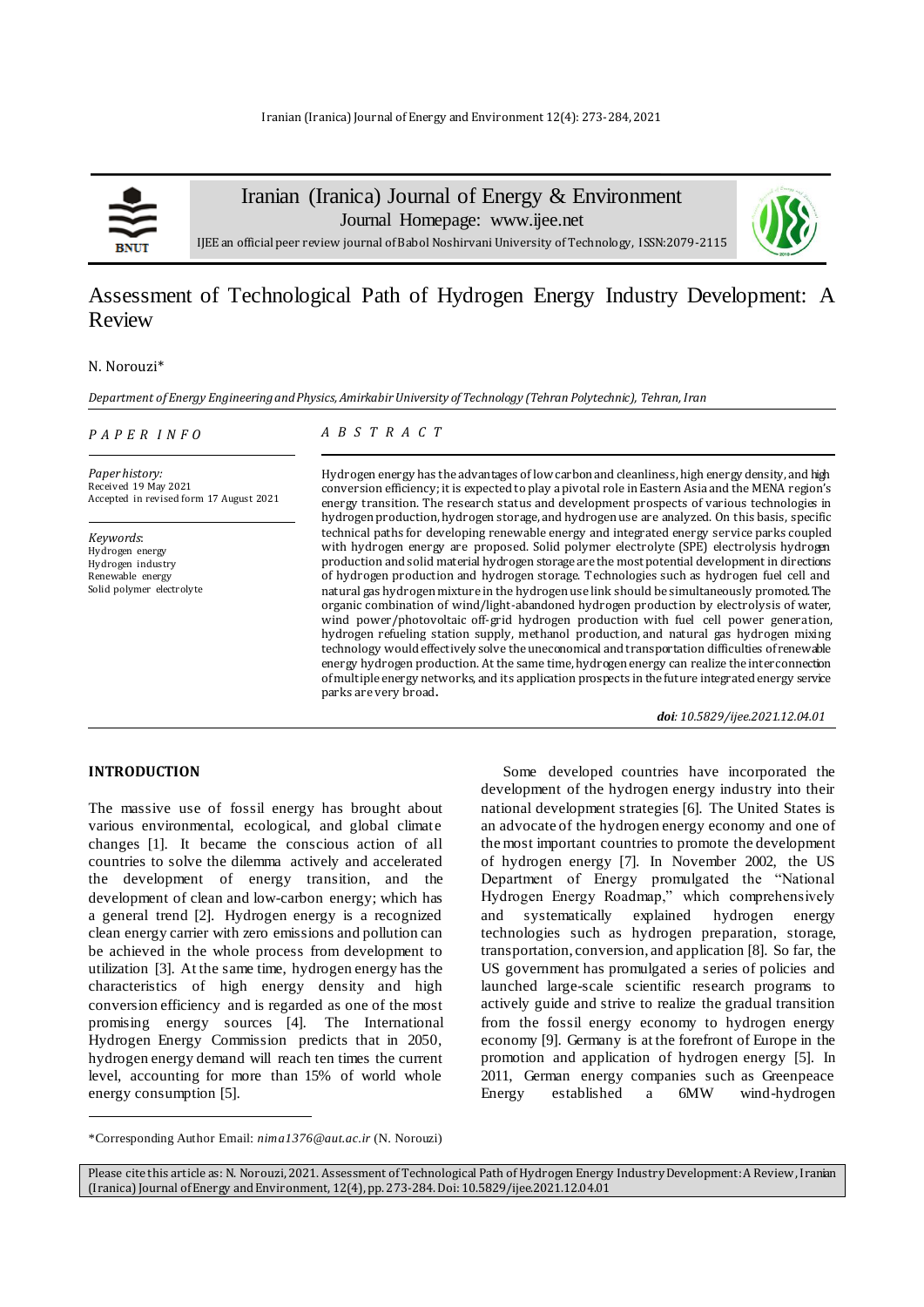demonstration project in Germany [4]. In addition, Audi built a 6 MW photovoltaic-hydrogen-methane project (E-Gas project) in Germany in 2013 [5]. Hydrogen is produced through photovoltaic power generation and then reformed with carbon dioxide to produce methane. The annual methane production capacity reaches 1,000 tons. Japan is also at the forefront of hydrogen energy development and utilization [5, 6]. In 2014, the "Strategic Roadmap for Hydrogen Energy and Fuel Cells" was released, clarifying the three-phase development goals for 2025, 2030, and 2040 [8]. In 2017, Japan issued the "Hydrogen Energy Basic Strategy," which put forward specific development goals in hydrogen energy supply and utilization and planned to fully popularize fuel cell vehicles by 2050 [9, 10].

The Middle East, one of the world's largest oil exporters, is determined to become the world's largest exporter of green hydrogen, one of the world's largest carriers of green energy [3]. As governments and international oil companies move toward hydrogen fuel production; especially the green type, which comes from the electrolysis of water using solar or wind energy, major oil producers in their own Persian Gulf region have joined the global movement. Hydrogen is expected to play a key role in reducing global greenhouse gas emissions in the future, and the Middle East is reluctant to miss this emerging opportunity. On the other hand, given the accelerating transition to clean energy, Middle East wants to show the world that it is not just an exporter of crude oil but can also export clean energy. In addition, some Middle Eastern countries, whose economies are heavily dependent on oil, intend to diversify their economies and distance themselves from oil by moving towards clean energy production [11].

Recently, the world's media reported on two majo r green hydrogen production projects in Middle East; Dubai launched the first industrial-scale green hydrogen production project in the Middle East, and Oman unveiled plans to build one of the world's largest hydrogen production complexes. Dubai, one of the emirates of the United Arab Emirates, OPEC's third-largest oil producer, has partnered with the German company Siemens to launch the first industrial-scale green hydrogen production complex in the Middle East and North Africa region. Dubai Electricity and Water Company and Dubai Expo 2020 also contributed to this huge project [12].

According to experts at Siemens Energy, the large industrial complex uses electricity generated by the Mohammed bin Rashid Al Maktoum Solar Park during the day to generate green hydrogen through electrolysis. At night, the green hydrogen produced in this complex is converted into electricity and provides the electricity sustainably needed by Dubai [9]. The production capacity of this solar park is expected to reach 5 GW by 2030, which will be the highest production capacity of a solar park in the world. Companies in the region, their international partners and analysts, believe that Dubai and

the entire Middle East region have a bright future in the field of solar energy, due to the region's climate [3]. "Despite the low cost of solar and wind energy production in the Middle East, the possibility of exporting this type of energy is limited," said Siemens Energy experts. "But hydrogen has the potential to play a key role in the world's energy portfolio in the future, opening up new export opportunities for regions that have favorable conditions for renewable energy production" [13].

In an interview with CNBC, Christine Bruce, CEO of Siemens Energy, said that the UAE could become a major exporter of hydrogen in the world. He mentioned, "I firmly believe that this business model can and should be one of the key business models in the UAE and the Middle East as a whole in the future and that the region will become an exporter of clean energy" [11].

Oman, another oil producer in the Middle East that is not a member of OPEC but is part of the OPEC Plus coalition, also issued an important statement last week on clean energy production [1]. The Oman National Oil Company (OQ) has entered green hydrogen production in partnership with Hong Kong Intercontinental Energy Company and a Kuwaiti government-affiliated company that invests in and develops clean energy [3].

"Given the strategic location of the project, which is located between Asia and Europe, and the excellent conditions of the Arabian Sea in terms of abundant wind energy and solar radiation, this is a reliable project for production and supply," said the executives of Intercontinental Energy. "Permanent green fuels are very competitively priced worldwide" [4].

"Alternative energy is a key driver for Oman National Oil Company's long-term growth and a key component of the company's strategy," said Dr. Salim al-Hudhaili, director of alternative energy at Oman National Oil Company. "In addition, alternative energy is in line with Oman's 2040 vision, which aims to diversify the country's resources and maximize added value" [9].

The Middle East, the world's largest oil producer, and the world's largest oil exporter, also has a glimpse of green hydrogen production projects and gaining market share of this clean fuel [5]. Saudi Arabia's Crown Prince Mohammed bin Salman, widely publicized for a sustainable future, signed a \$ 5 billion deal last year with Saudi energy and freshwater Aqua power company Aqua Power. Under the agreement, a massive green hydrogenbased ammonia production complex will be built in the city of Neom, and its products will be exported to global markets [10].

As an important part of the country's strategic emerging industries, Eastern Asia and the MENA region will accelerate hydrogen energy development and industrial application [1]. Hydrogen energy has been included in the "Energy Technology Revolution, and Innovation Action Plan" and other major plan has been included in the State Council's "Government Work Report" [13]. At present, Eastern Asia and the MENA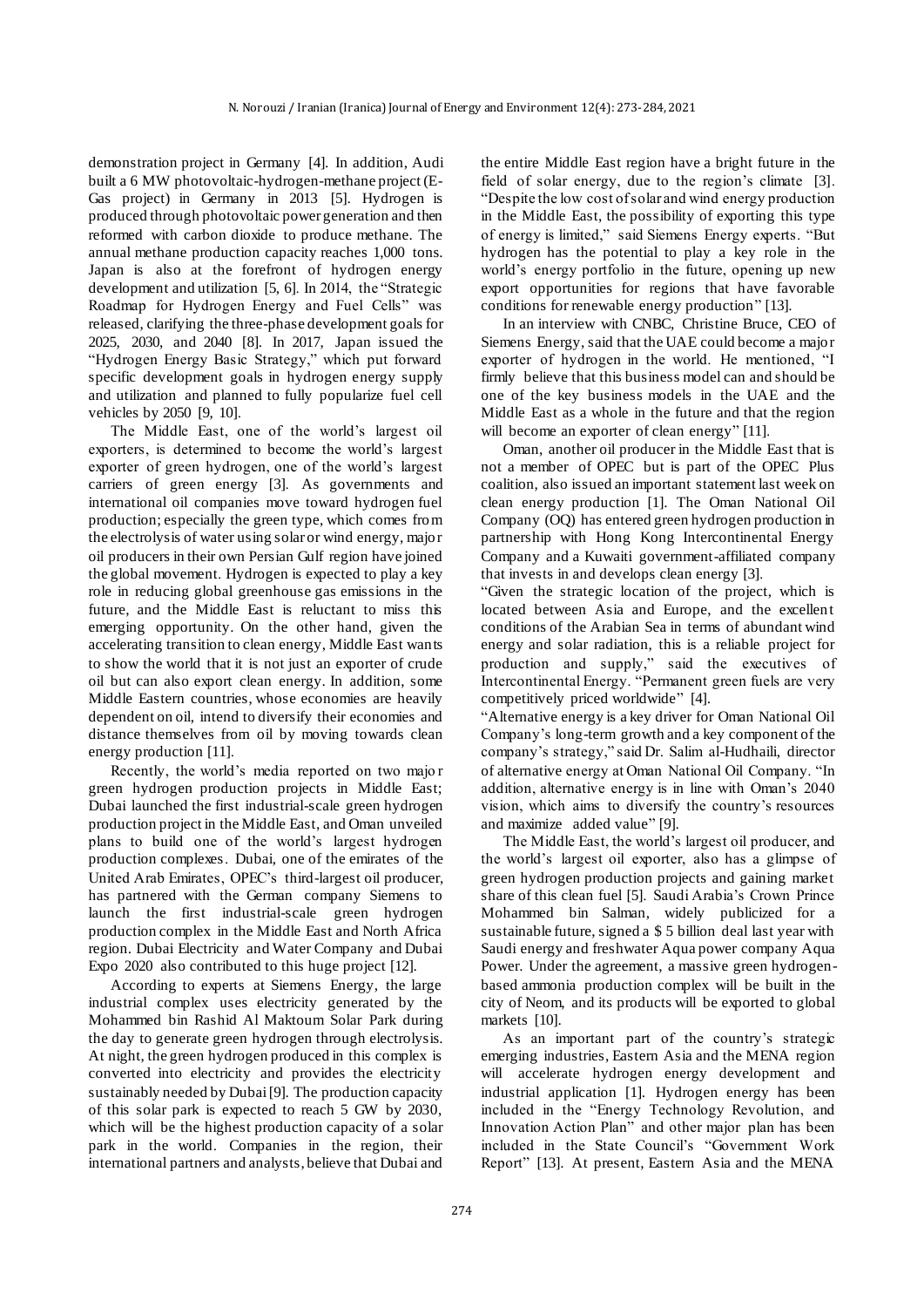region's hydrogen energy research and development are still in the preliminary stage. There are still many problems to be resolved in various links in the hydrogen energy industry chain [9]. For example, the electrolyzer in the hydrogen production link, the vehicle-mounted hydrogen tank in the hydrogen storage link, the hydrogen compressor and the hydrogen refueling machine in the hydrogen refueling station link, the surface treatment of the bipolar plate in the fuel cell link, and the membrane electrode spraying equipment are all different in different countries [7]. In addition, the development path of hydrogen energy suitable for Eastern Asia and the MENA region's energy situation remains to be explored. From the perspective of Eastern Asia and the MENA region's energy structure and transformation trends, the development of wind power, photovoltaics, and other renewable energy sources is very rapid and will play an increasingly important role [9]. The coupled development of renewable energy and hydrogen energy will become an important direction [11]. In addition, integrated energy services have become a hot spot in the energy and power industry. Compared with traditional energy services, integrated energy services pay more attention to clean and low-carbon energy use and improve users' energy efficiency [12]. Hydrogen energy has the natural properties of being clean and low-carbon, and at the same time, it can realize the interconnection of multiple types of energy networks such as power grids and heating networks, gas networks, and transportation networks [14]. The application prospects of integrated energy service parks in the future are very broad [15].

This article first analyzes the research status and development prospects of various technologies in the fields of hydrogen production, hydrogen storage, and hydrogen use, and on this basis, proposes a hydrogen energy development technology path suitable for different regional conditions to provide a reference for the development of the hydrogen energy industry. This paper aims to overview the current situation of the hydrogen industry and its potential growth opportunities to know the advantages and disadvantages of the hydrogen industry. Then, to suggest diverse strategies to help this industry grow in different regions aligned to the MENA and Eastern Asian regions.

## **RESEARCH ON KEY TECHNOLOGIES OF THE HYDROGEN ENERGY INDUSTRY CHAIN**

There are many hydrogen preparation methods, and the common industrial hydrogen production methods mainly include the following categories.

## **Hydrogen production from fossil fuels**

It mainly includes hydrogen production by steam reforming petroleum and natural gas and using the water gas method [8]. Hydrogen production from fossil fuels is

a low-cost hydrogen production method. The cost of hydrogen production can be controlled at 0.6-1.5 yuan/m<sup>3</sup> [9, 10]. At present, more than 95% of hydrogen in Eastern Asia and the MENA region is produced from fossil fuels such as coal, natural gas, and petroleum [13]. Fossil fuels produce a large number of carbon emissions in the process of hydrogen production. Therefore, carbon capture and storage (CCS) technology must be combined to be more widely recognized and applied in the future.

#### **Hydrogen production from industrial by-products**

It mainly includes the recovery of hydrogen-rich system hydrogen in refineries, the recovery of by-product hydrogen in Chlor-alkali plants to produce hydrogen, and the recovery and utilization of hydrogen in coke oven gas [11] These technologies make full use of industrial byproducts, the process is mature, and the cost of hydrogen production is low, with  $1.3$  to  $1.5$  yuan/m<sup>3</sup> [9].

#### **Hydrogen production by electrolysis of water**

Hydrogen production by electrolysis of water is also one of the traditional hydrogen production methods, and the process is simple and pollution-free [12]. Since electricity costs account for about 70% of operating costs, the purely electrolyzed hydrogen production process is not economical. However, Eastern Asia and the MENA region are currently vigorously promoting the development of renewable energy. The surplus electricity generated during the process of abandoning wind and light has created favorable conditions for the development of hydrogen production by electrolysis of water. Hydrogen production by water electrolysis has become an important technical choice for peak-shaving, valley-filling, and abandonment of electricity in Eastern Asia and the MENA region's power industry [12].

Common water electrolysis hydrogen production technology is divided into alkaline water, a solid polymer electrolyte (solid polymer electrolyte, SPE), and solid oxide electrolyte (solid oxide electrolyzer cell, SOEC) electrolysis of water; three comparative techniques are summarozed in Table 1 [14–16]. Alkaline water electrolysis technology has been relatively mature; SPE water electrolysis technology has begun to be used commercially in different countries but is basically in Eastern Asia and MENA region's experimental research and development stage; SOEC electrolysis technology is currently in the research and development stage at home and abroad [14]. Compared with alkaline water electrolysis, SPE water electrolysis hydrogen production equipment has a wider operating power range and shorter start-up time; one can realize high current density electrolysis, low power consumption, small size, high purity of generated gas, and easy to achieve high pressure, More suitable for the volatile input of renewable energy power generation. Therefore, SPE water electrolysis technology will be an important development direction for hydrogen production technology in the future [9].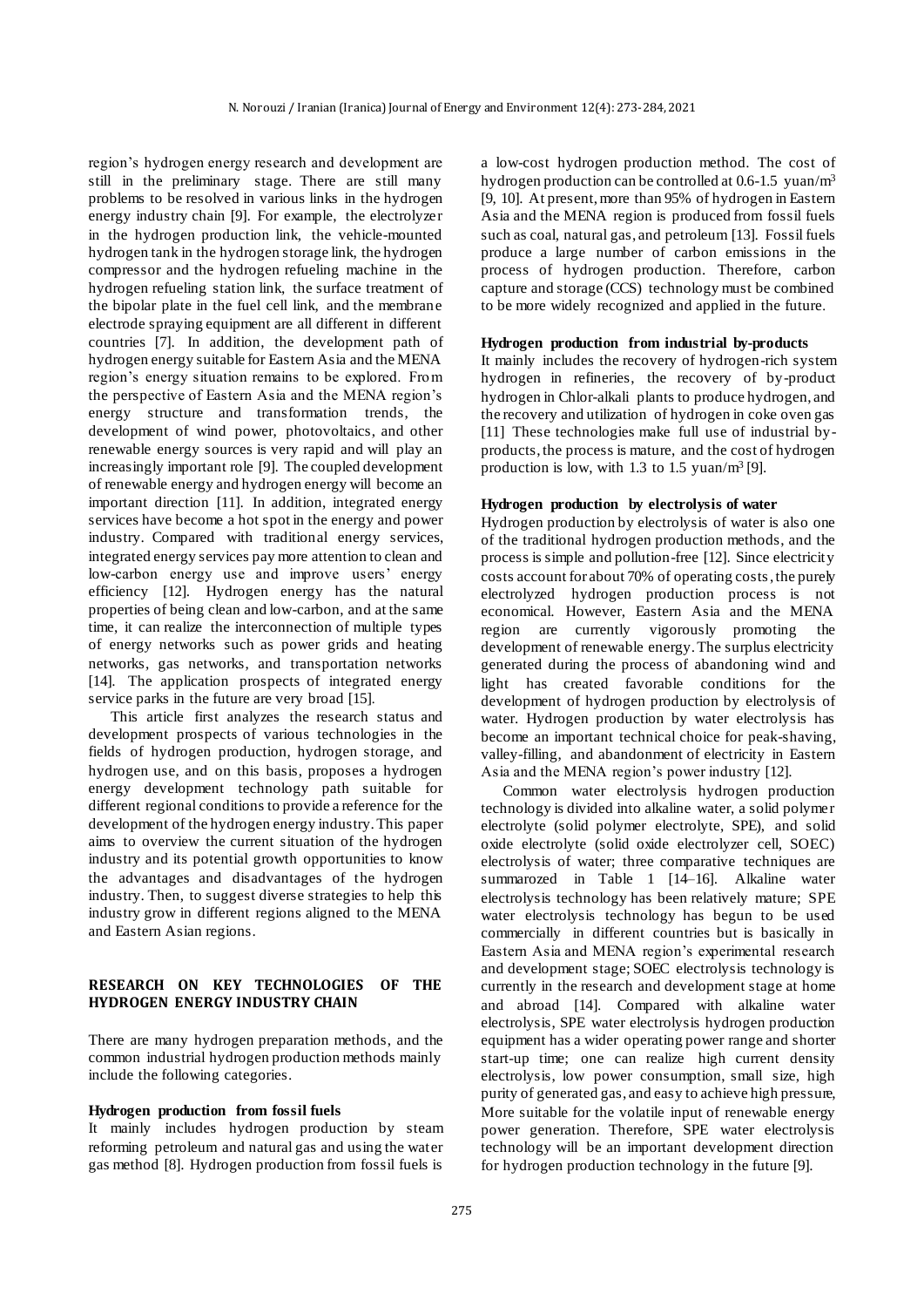| Compare items                                           | Alkaline water electrolysis                                                             | <b>SPEpure water electrolysis</b> | Solid oxide electrolysis                                                                       |  |  |  |  |
|---------------------------------------------------------|-----------------------------------------------------------------------------------------|-----------------------------------|------------------------------------------------------------------------------------------------|--|--|--|--|
| Electrolyte                                             | $20\% \approx 30\%$ KOH                                                                 | SPE film                          | $Y_2O_3/ZrO_2$                                                                                 |  |  |  |  |
| Working temperature/ ${}^{\circ}C$                      | $70 - 90$                                                                               | $70 - 80$                         | $700 \sim 1000$                                                                                |  |  |  |  |
| Current density/ $(A \cdot cm^{-2})$                    | $0.2 \sim 0.4$                                                                          | $1\sim2$                          | $1 \sim 10$                                                                                    |  |  |  |  |
| Electrolysis efficiency/%                               | $60 \sim 75$                                                                            | $70 - 90$                         | $85 \sim 100$                                                                                  |  |  |  |  |
| Energy consumption/ $[(kW \cdot h) \cdot$<br>$m^{-3}$ ] | $4.5 \sim 5.5$                                                                          | $3.8 \sim 5.0$                    | $2.6 \sim 3.6$                                                                                 |  |  |  |  |
| Operating characteristics                               | Start and stop faster                                                                   | Start and stop fast               | Inconvenient start and stop                                                                    |  |  |  |  |
| Dynamic response capability                             | Stronger                                                                                | Strong                            |                                                                                                |  |  |  |  |
| Power quality requirements                              | Stable power supply                                                                     | Stable or fluctuating             | Stable power supply                                                                            |  |  |  |  |
| System operation and<br>maintenance                     | Corrosive liquid, complicated<br>operation and maintenance in later<br>stage, high cost |                                   | Currently focusing on technical research,<br>no operation, and maintenance<br>requirements yet |  |  |  |  |
| Stack life/h                                            | 120 000                                                                                 | 100 000                           |                                                                                                |  |  |  |  |
| Technology maturity                                     | Commercialize                                                                           | Commercialization abroad          | Development phase                                                                              |  |  |  |  |
| Whether there is pollution                              | Lye pollution, asbestos carcinogenic                                                    | No pollution                      | No pollution                                                                                   |  |  |  |  |

**Table 1.** Comparison of water electrolysis technologies

In addition, some new hydrogen production technologies have emerged in recent years, including photocatalytic hydrogen production, hydrogen production from nuclear heat, and hydrogen production from biomass [12]. However, these technologies are currently in the laboratory research stage, far away from industrial applications. Hydrogen storage technologies include pressure gas storage, cryogenic liquid hydrogen storage, hydrogen storage, and an organic solid material liquid hydrogen storage, see the comparative technical Table 2 [9] High-pressure gaseous hydrogen storage has the advantages of lower cost and mature technology and is more suitable for application in fuel cell vehicles. It will still be the main stream hydrogen storage technology in the next few years [13] Toyota Motor Corporation of Japan is at the forefront of hydrogen storage containers for high-pressure vehicles [1]. The fully-wound plastic liner gas cylinders (Type IV) developed by Japan can achieve 70 MPa high-pressure sealed hydrogen storage, and the mass density of hydrogen storage reaches 5.7 % (Mass score) [9]. Commercial hydrogen storage containers for high-pressure vehicles in Eastern Asia and the MENA region use forged aluminum alloy as the inner liner, and carbon fiber gas cylinders (Type Ⅲ) are coated outside [15]. Hydrogen storage cylinders pressurized at 35 MPa have been widely used in-vehicle systems, but 70 MPa high-pressure gas cylinders are not commercially available yet [16, 17]. Low-temperature liquid hydrogen storage technology has the advantages of high hydrogen storage density and high hydrogen transmission

efficiency, but the storage and transportation costs are relatively high [18]. Mainly reflected in: First, the liquefaction and compression of gaseous hydrogen require a large amount of energy, which is about 30% of the hydrogen itself, and the energy consumption is very high [9]; second, the liquid hydrogen storage container needs to be insulated and resistant to high pressure, and the production cost is high [15]. Liquid hydrogen storage has been commercially applied in developed countries like the United States and Japan [1, 2]. However, Eastern Asia and the MENA region's regulations on liquid hydrogen storage are relatively strict, mainly used in the aerospace field, and civilian use is not allowed. The future development trend is difficult to predict [9].

Although the hydrogen storage technology of solid materials is still in the transitional stage from experimental research to commercial application. The cost of hydrogen storage is relatively high, its advantages, such as high volumetric hydrogen storage density and safe and convenient operation, will promote the development and promotion of the technology [15]. This technology will be used in hydrogen storage in the future. The fields with higher safety requirements have broad application space, an important future development direction of hydrogen storage technology [13]. The advantages and disadvantages of organic liquid hydrogen storage technology are obvious [9]. At present, commercial applications have been realized in Eastern Asia and the MENA region and will become an important supplement to hydrogen storage technology [13].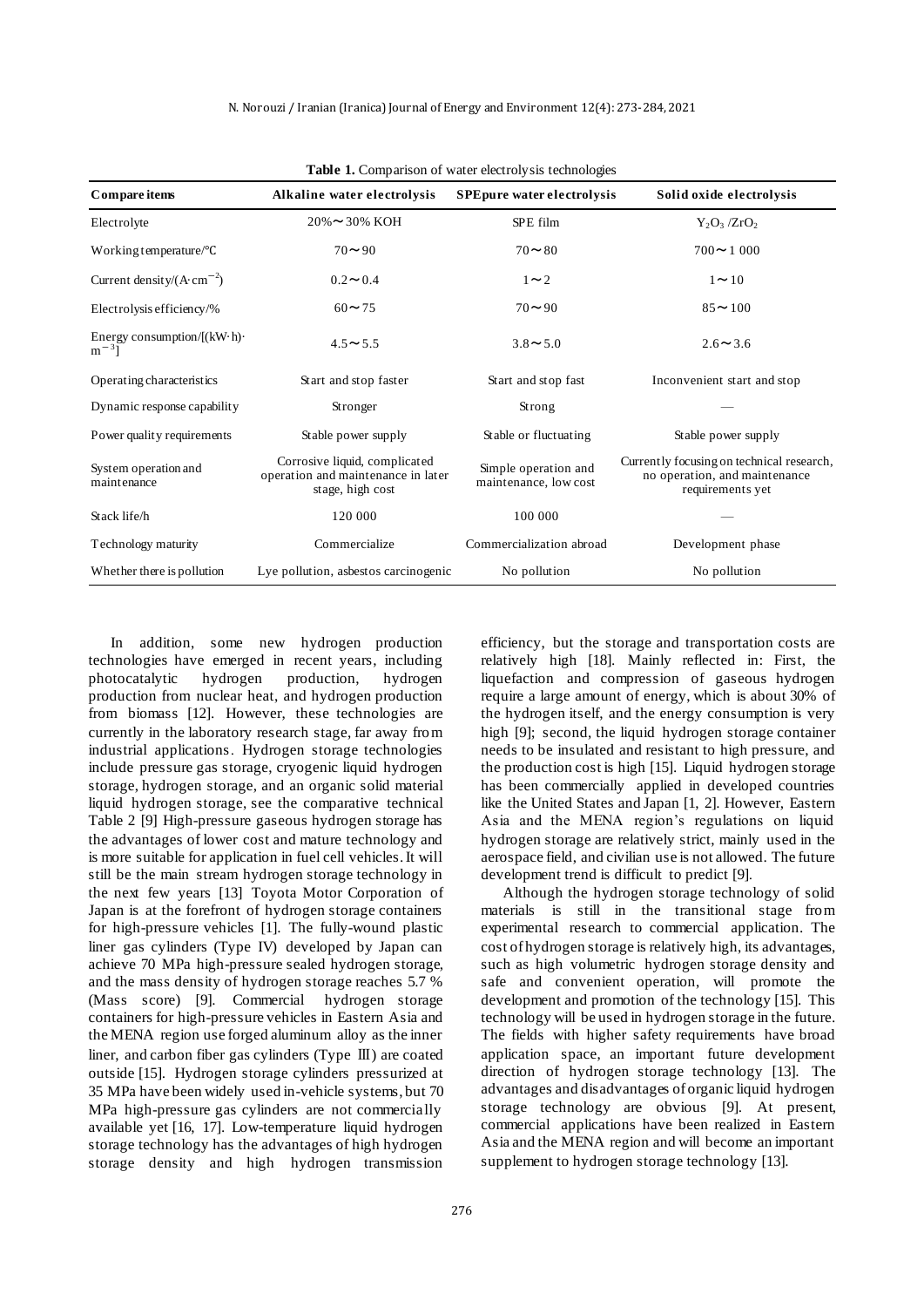| <b>rative 2.</b> Comparison of hydrogen storage technologies |                                                                                                                                                                       |                                                                                                                                                      |                                                                                                                                                                                 |                                                                                                                                                                                                                                                                                                                            |  |  |
|--------------------------------------------------------------|-----------------------------------------------------------------------------------------------------------------------------------------------------------------------|------------------------------------------------------------------------------------------------------------------------------------------------------|---------------------------------------------------------------------------------------------------------------------------------------------------------------------------------|----------------------------------------------------------------------------------------------------------------------------------------------------------------------------------------------------------------------------------------------------------------------------------------------------------------------------|--|--|
| Compare items                                                | High-pressure gaseous<br>hydrogen storage                                                                                                                             | hydrogen storage                                                                                                                                     | Low-temperature liquid Hydrogen storage in solid<br>materials                                                                                                                   | Organicliquid hydrogen storage                                                                                                                                                                                                                                                                                             |  |  |
| Hydrogen<br>storage density<br>per unit mass/%               | $1.0 \sim 5.7$                                                                                                                                                        | $5.7 \sim 10$                                                                                                                                        | $1.0 \sim 4.5$                                                                                                                                                                  | $5.0 \sim 7.2$                                                                                                                                                                                                                                                                                                             |  |  |
| Technology                                                   | Use high pressure to<br>compress hydrogen into a<br>high-pressure container for<br>storage                                                                            | The hydrogen is liquefied<br>under high pressure and low<br>temperature, and the volume<br>density is 845 times that of<br>gaseous state             | The hydrogen is stored in the<br>solid material by the solid's<br>reaction on the hydrogen<br>without pressure and in a low-<br>temperature environment.                        | The unsaturated organic liquid<br>undergoes a hydrogenation reaction<br>physical adsorption or chemical under a catalyst to generate a stable<br>compound and then undergoes a<br>dehydrogenation reaction when<br>hydrogen is required.                                                                                   |  |  |
| Advantage                                                    | Low cost, mature<br>technology, fast hydrogen<br>charging and discharging<br>rate, low energy<br>consumption, and wide<br>working conditions                          | The volumetric hydrogen<br>storage density is high, the<br>liquid hydrogen purity is<br>high, and the hydrogen<br>transmission efficiency is<br>high | The volumetric hydrogen<br>storage density is high, the<br>operation is safe and<br>convenient, no high-pressure<br>container is needed, and the<br>hydrogen purity is high     | The hydrogen storage density is high,<br>the cost is relatively low, and the<br>safety is high                                                                                                                                                                                                                             |  |  |
| Disadvantage                                                 | The volumetric hydrogen<br>storage density is low, the<br>volume-specific capacity is<br>small, and there is a potential<br>safety hazard of leakage or<br>explosion. | The liquefaction process<br>consumes a lot of energy, is<br>volatile, and has a high cost                                                            | The quality of hydrogen storage.<br>has low density, high cost,<br>temperature requirements for<br>hydrogen absorption and<br>release, and poor resistance to<br>impurity gases | The purity of hydrogen is not high,<br>side reactions may occur, and<br>impurity gases are generated; the cost<br>is high, hydrogenation and<br>dehydrogenation devices must be<br>equipped; the dehydrogenation<br>reaction is often carried out at high<br>temperatures catalyst is prone to<br>coking and deactivation. |  |  |
| Application                                                  | Currently, the most mature<br>and commonly used<br>hydrogen storage in vehicles                                                                                       | Mainly used in the aerospace<br>technology, which is also the field, suitable for ultra-high-<br>main technology used for power commercial vehicles  | Important development<br>direction in the future                                                                                                                                | Can use traditional petroleum<br>facilities for transportation and<br>bunkering                                                                                                                                                                                                                                            |  |  |

**Table 2.** Comparison of hydrogen storage technologies

Hydrogen has multiple properties such as energy storage, fuel, and industrial raw materials, making it a broad application space in various industries [9]. The hydrogen energy utilization model can be abstracted into the following aspects [15].

#### **Power to power conversion**

Hydrogen production by electrolysis realizes the conversion of electric energy into hydrogen energy. If necessary, hydrogen energy can be converted into electric energy again through fuel cells [18]. This model can fully use renewable energy such as wind power and photovoltaics to generate hydrogen [13]. It is a form of energy storage and power generation with broad application prospects [19]. It can solve grid peak and valley filling, stable grid connection of new energy, improve power system security, reliability, flexibility, significantly reduce carbon emissions, promote smart grids, energy-saving emission reduction, and resource sustainable development strategies [20]. However, under this model, the price of hydrogen production is still high, and the safety of large-scale hydrogen storage and investment income are factors that restrict the promotion of this technology [21]. In the early stage, the state needs to formulate relevant power market regulations and

policies to promote the promotion and application of this technology [22].

#### **Power to gas conversion**

After hydrogen is produced by electrolysis, the hydrogen is directly mixed into the natural gas pipeline or after synthesizing methane; the mixed natural gas is used as a fuel at the terminal to provide heat energy [23]. This model breaks the barriers between the traditional power system and the natural gas system and can expand the utilization and popularization of renewable energy [24]. Use wind power, photovoltaic power generation, and other surplus electricity to electrolyze water to generate hydrogen, and then provide it to the existing gas pipeline network, or use electricity, water, and carbon dioxide in the atmosphere to produce methane to provide fuel gas through the methanation reaction, thus promoting the "gas network" -The deep integration of the power grid [25–27].

#### **The conversion of electric energy to fuel (power to fuel)**

After hydrogen is produced by electrolysis, the hydrogen is stored in the form of a fuel cell [28]. Implementing fuel cell vehicle hydrogenation and a hydrogen fuel cell-based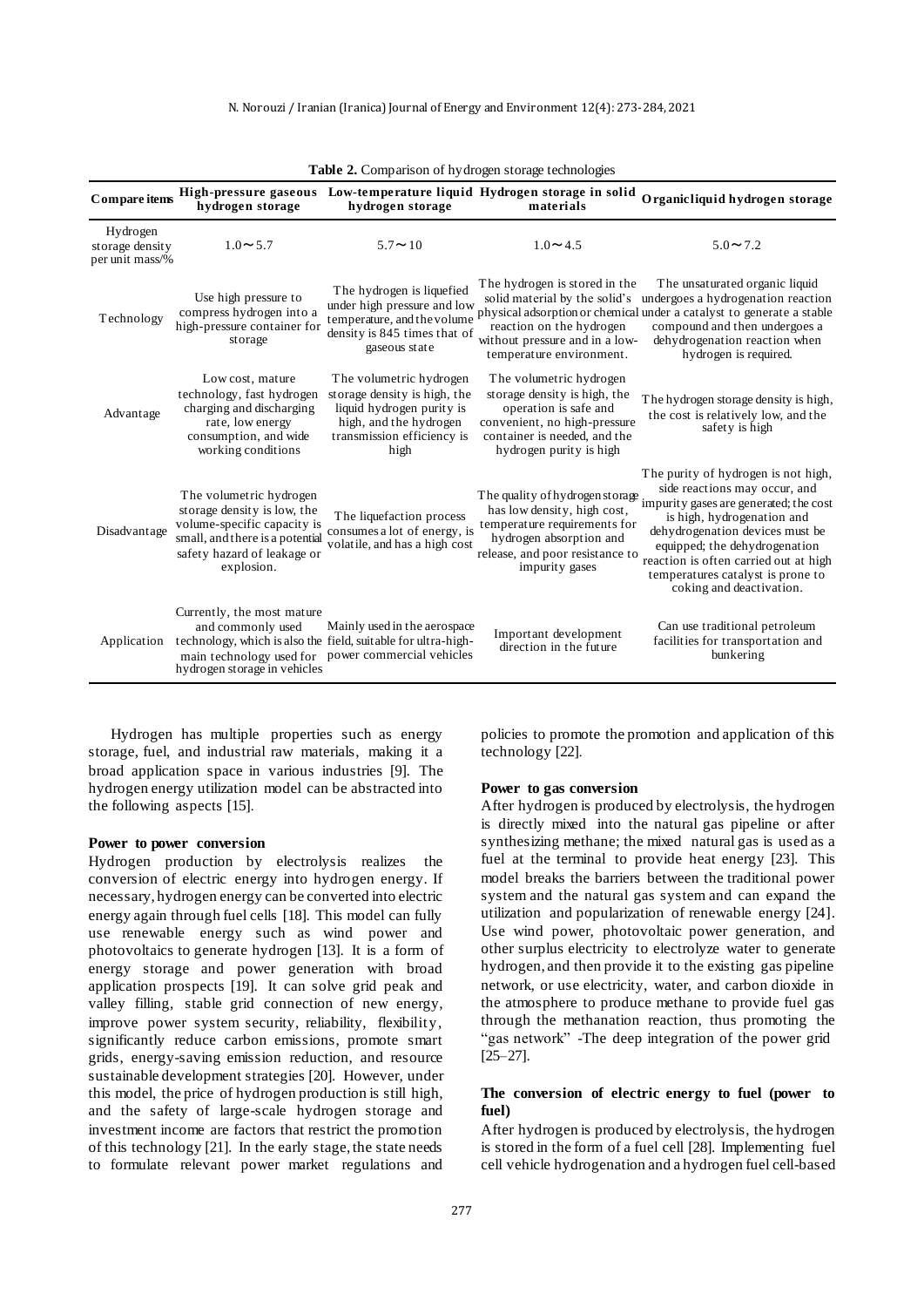integrated thermoelectric system on the user side can promote grid peak reduction [29], Valley filling, realize the interconnection of multiple types of energy networks such as the grid and the heating network, gas network, and transportation network, and promote comprehensive energy efficiency utilization and "clean replacement" to increase the proportion of electricity in the final energy consumption, play a key role in the construction of a new generation of power systems and the construction of the global energy Internet [30]. Among them, hydrogen fuel cell vehicles are the pioneering direction of hydrogen energy development [31]. Compared with lithium-ion battery electric vehicles, hydrogen fuel cell vehicles have the advantages of high power density, long cruising range, and fast fuel refueling. The market for the future is ultra-high-power heavy-duty vehicles with a driving range of more than 800 km [32]. Long-distance vehicles, as well as commercial vehicles that can operate 24 hours to improve efficiency, etc [33].

## **The conversion of electric energy to raw materials (power to feed)**

Hydrogen and its derivatives have become a key raw material in many industries, especially chemical production and refining [34]. In Eastern Asia and the MENA region, hydrogen is used as raw material gas for synthetic ammonia, methanol, and other chemical industries, and about 90% or more of hydrogen with a purity of about 99% is used for hydrogenation in the production of refining and chemical products [35]. In addition, 2 to 4% of hydrogen is used as an industrial gas for reducing gas, protective gas, and reaction gas in metallurgy, steel, electronics, building materials, fine chemicals, and other industries [36]. At present, the amount of hydrogen consumed in the industrial sector worldwide each year exceeds 50 billion cubic meters [37]. Approximately 70% of the world's hydrogen is used to synthesize ammonia, and the hydrogen consumption of Eastern Asia and the MENA region's synthetic ammonia is more than 80% [38]. Replacing carbon-based hydrogen with hydrogen from renewable energy will contribute to global carbon emissions reduction [39].

Hydrogen fuel cell vehicles are currently the most concerned hydrogen energy utilization in Eastern Asia and the MENA region. It is also the starting point for building a hydrogen energy society and increasing the public's acceptance of hydrogen energy [40]. However, the use of hydrogen energy in other fields should also be simultaneously carried out research and development, such as natural gas hydrogenation, clean replacement of hydrogen in the industrial field, etc, which has a significant impact on the development of the hydrogen energy industry and the acceleration of Eastern Asia and MENA region's low-carbon and clean process [41, 42].

## **HYDROGEN ENERGY DEVELOPMENT TECHNOLOGY PATH**

Because of the characteristics of Eastern Asia and the MENA region's energy structure and the trend of the energy transition, combined with the maturity of hydrogen energy industry technology development, this paper proposes two technical paths for the production and utilization of hydrogen energy [43].

Renewable energy such as wind power/photovoltaic power generation to produce hydrogen by electrolysis of water can reduce fossil energy consumption, reduce pollutant emissions, improve grid absorption capacity, and realize the polygeneration of wind power photovoltaics, coal chemical industry, and petrochemica l industry (see Figure 1) [43–46]. Popular research directions in the development of the hydrogen energy industry [47]. Wind power/photovoltaic hydrogen production currently faces two major challenges: cost and transportation [48]. For cost problems, the following two techniques described herein recommended route.

## **Abandoning wind/light to produce hydrogen by electrolyzing water**

The cost of hydrogen production by water electrolysis is much higher than that of coal gasification and natural gas cracking for hydrogen production [48]. The cost of electricity accounts for about 70% of the operating cost of hydrogen production by electrolysis [49]. If wind/light electricity is used to produce hydrogen, the cost of hydrogen production can be controlled at Around 1.5 yuan/m<sup>3</sup> (the negotiated price of abandoned wind/abandoned solar power is controlled within 0.2 yuan/(kW·h)) [50], which initially has the conditions to compete with fossil fuel hydrogen production. Although the average curtailment rate of wind power/photovoltaic power in Eastern Asia and the MENA region has shown a clear downward trend in recent years, the curtailment of



**Figure 1.** Development roadmap of renewable energy coupling hydrogen energy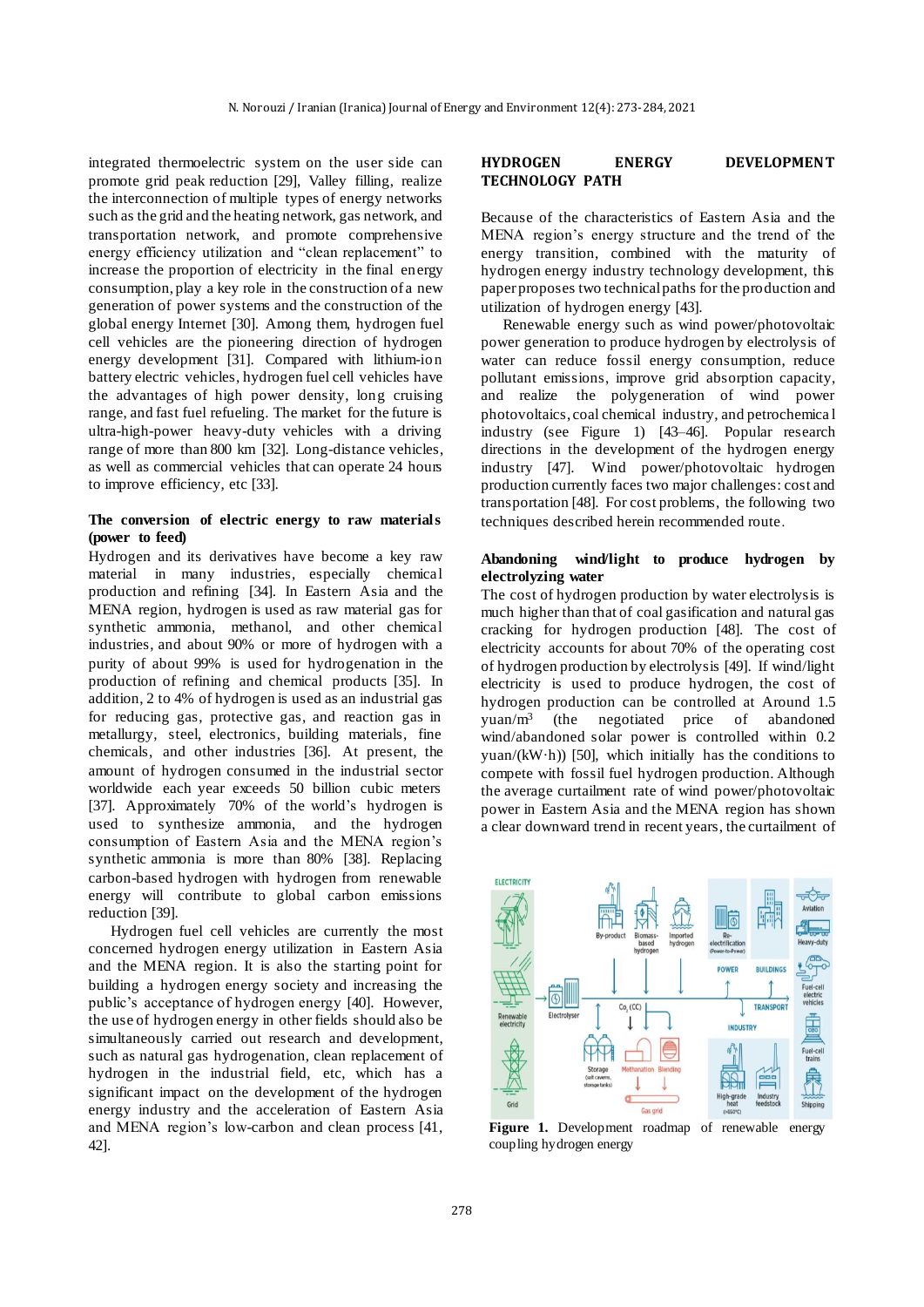wind/light in Northwest Eastern Asia and the MENA region is still serious. In 2018, the curtailment rate in Xinjiang was as high as 23%, and the curtailment rate in Gansu was 19% [50]. In addition, the wind power/photovoltaic parity policy after 2020 has also stimulated the construction of a large number of wind power/photovoltaic projects [51]. The grid construction cannot keep up with wind power/photovoltaic power [52]. The difficulty of absorbing wind power/photovoltaic power generation in the future cannot be ignored. Therefore, abandoning wind/light to produce hydrogen from electrolyzed water is important to solve new energy consumption and efficient utilization [53].

## **Wind power/photovoltaic off-grid hydrogen production**

In areas where wind/light resources are abundant but difficult to connect to the grid and cannot be developed on a large scale, such as the "Three North" areas that have long been in the red warning for new energy consumption, wind power/photovoltaic power generation can be used to produce hydrogen from the off-grid operation [54]. In this way, the cost of wind power/photovoltaic grid connection can be saved, and the large-scale hydrogen production of wind power/photovoltaic off-grid can reduce the equipment cost of hydrogen production plants [55]. Under this circumstance, the cost of hydrogen production can be controlled within two yuan/ $m<sup>3</sup>$ , which has a broad application space in the future development of lowcarbon and clean development in Eastern Asia and the MENA region [56].

Another problem is applying water electrolysis technology to produce hydrogen from renewable energy sources such as wind power/photovoltaic is transportation and application issues. This article proposes four possible paths [57]:

#### *1. Fuel cell power generation*

Using gaseous hydrogen storage to temporarily buffer hydrogen and then use fuel cells for power generation can greatly improve the accuracy of wind/photoelectric tracking plans, realize the comprehensive optimal utilization of grid-hydrogen energy storage, and improve the quality of the power supply [57].

#### *2. Supply hydrogen refueling station*

When there is a hydrogen refueling station near the wind farm, the hydrogen can also be sold to the hydrogen refueling station to replenish nearby fuel cell vehicles [58].

*3. Carbon dioxide hydrogenation to produce methanol* When wind farms/photovoltaic power plants are located in remote areas that are not conducive to hydrogen transportation, consider building a carbon dioxide hydrogenation device near the wind farm to convert the dangerous hydrogen transportation problem into safe and easy transportation of carbon dioxide and methanol [59]. At the same time, it can reduce or maintain the

concentration of carbon dioxide in the atmosphere and obtain methanol, an important energy carrier, a technical route that "kills two birds with one stone and turns waste into treasure" [60]. Currently, this technology has achieved commercial application in Iceland, and it is still in the exploratory period of commercial application in Eastern Asia and the MENA region. It will have good application prospects in remote areas of the northwest in the future [61].

#### *4. Natural gas is mixed with hydrogen*

For areas where hydrogen produced by wind power/photovoltaic power is not conducive to overseas transportation but is close to natural gas pipelines, the use of hydrogen-mixed natural gas transportation is a more promising direction [62]. The hydrogenation of natural gas can improve natural gas combustion efficiency, reduce pollutants and carbon emissions, and reduce Eastern Asia and the MENA region's natural gas imports and foreign dependence, which is of great significance to Eastern Asia and the MENA region's energy security strategy. Studies have shown that the proportion of natural gas mixed with hydrogen is controlled within 23%, not affecting natural gas pipelines' structure and combustion performance [63, 64]. Natural gas hydrogenation technology has been widely used abroad, but it is still in the experimental research stage in Eastern Asia and the MENA region [65].

With the emergence of a new round of energy technology revolution and the accelerated penetration of the Internet concept into the energy sector, the reform of the energy system has continued to deepen [66]. Customer needs have become more diversified, building an integrated energy system and providing users with multiple energy production, storage, transmission, consumption, and energy [67]. Comprehensive energy services with deep integration of market transactions have become a hot spot in the energy and power industry [68]. Various industrial parks have natural resources, space resources, grid foundations, and use resources to construct an integrated energy system and become the main battlefield for integrated energy services, business innovation, and benefit growth [69]. Integrated energy services pay more attention to clean and low-carbon energy use compared with traditional energy services and improve users' energy efficiency. Hydrogen energy has the natural properties of being clean and low-carbon. It can also realize the interconnection of energy networks such as power grids and heating networks, gas networks, and transportation networks. The application prospects in integrated energy service parks in the future are very broad [70].

Integrated energy services development of hydrogen technology park coupling path as Figure 1 shows. The energy supply in the park is mainly completed by distributed wind power or photovoltaic power. Wind power or photovoltaic power generation that the grid cannot absorb is used for electrolysis hydrogen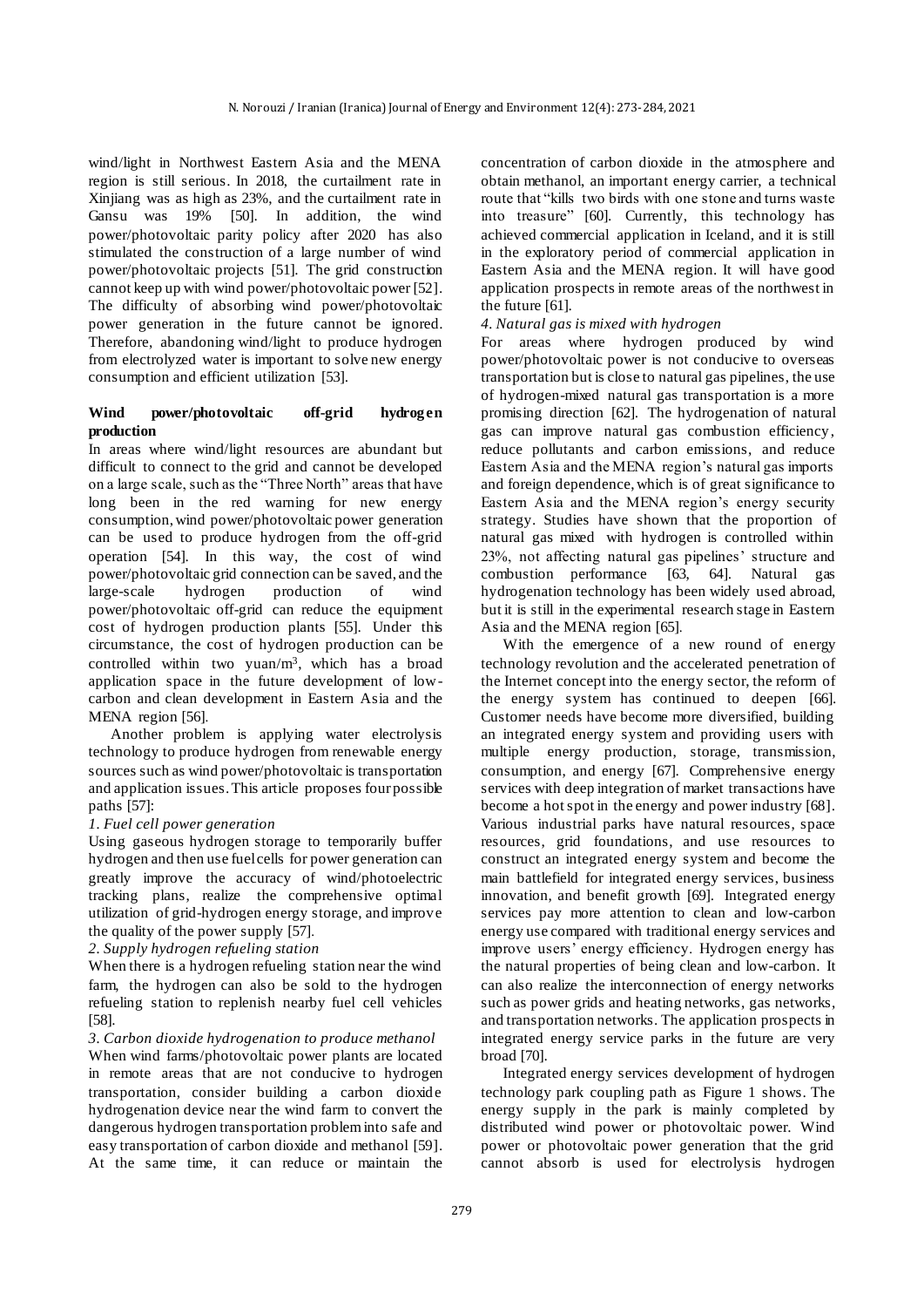production [71]. The stored hydrogen can be directly supplied to the park or nearby hydrogen refueling stations to meet hydrogen fuel cell vehicles [72]. At the same time, a fuel cell system can be configured for combined heat and power. Especially high-temperature fuel cells, such as solid oxide fuel cells and molten carbonate fuel cells, have higher co-generation efficiency and better fuel adaptability (processed natural gas or syngas can be used) [73]. At present, molten carbonate fuel cells have been in demonstration operation in the United States, Japan, Germany, Italy, South Korea, and other countries, and the power capacity has reached the megawatt level or more [74]. Japan has implemented the ENE-FARM plan, and the development and market application of household fuel cell combined heat and power systems have matured. In 2018, the shipment of stationary fuel cells exceeded 300 MW [75].

Another technical path for the park's combined heat and power is the micro gas turbine combined heat and power technology that uses natural gas mixed with hydrogen as fuel [76]. Compared with conventional gas turbines fueled by natural gas, gas turbines fueled by natural gas mixed with hydrogen can significantly reduce nitrogen oxides and carbon dioxide emissions, which is the key direction of future green and low-carbon development [77]. The research results show that when the hydrogen blending amount is below 20%, there is no need to make major modifications to the gas turbine. In March 2018, Mitsubishi Hitachi Power Systems Co., Ltd. conducted a gas turbine test using a 30% hydrogen fuel mixture [78]. The test results confirmed that stable combustion could be achieved using a newly developed proprietary burner to burn the hydrogen-natural gas mixture [79]. Compared with conventional natural gasfueled gas turbines, a 30% hydrogen mixture can reduce carbon dioxide emissions by about 10% [80].

The world's largest oil exporter, the Middle East, is looking to become an exporter of clean green hydrogen energy [81]. Due to the growing interest of governments and international oil companies in clean energy, oil producers in Persian Gulf region have become interested in hydrogen, especially the green type, which is produced by electrolysis of water using electricity generated from solar or solar, or wind energy [82]. Hydrogen is expected to play a key role in reducing carbon emissions by the energy industry, and the Middle East does not want to miss this opportunity [83]. On the one hand, as the energy transition accelerates, it wants to show the world that it can export crude oil and clean energy [84]. On the other hand, oil-based economies some of OPEC's largest producers are determined to diversify their activities, reduce their dependence on oil, and turn to clean energy exports. In 2019, the announcement of two green hydrogen projects in the Middle East made headlines, one was the launch of Dubai's first industrial green hydrogen project in the region, and the other was the unveiling of Oman plans to build one of the largest green hydrogen

plants in the world [85]. In collaboration with Siemens Energy, the Dubai Electricity and Water Authority (DEWA), and Expo 2020 Dubai, Dubai has launched the first green hydrogen facility in the Middle East and North Africa region on an industrial scale powered by solar energy [86]. To generate green hydrogen through electrolysis, the plant uses solar power to generate solar energy during the Mohammed bin Rashid Al Maktoum solar park during the day. Green hydrogen is converted into electricity at night to power the city with sustainable energy [87]. The solar park is expected to generate a maximum of five gigawatts of clean energy by 2030, making it the largest solar base in the world [88].

Companies in the region, international technology partners, and analysts believe that Dubai and the entire Middle East have a bright future in solar power generation due to its abundant sunlight. Given the low electricity costs for solar photovoltaics and wind power in the region, Siemens has the potential to become a key fuel in the future energy basket and could provide energy export opportunities for areas with abundant renewable energy [89]. "I believe that hydrogen should be and will be one of the key future business models in the UAE and the region as a whole and that the region will be the world's largest energy exporter in the future," Christine Bruch, Siemens Energy CEO, told CNBC [90]. Oman, a non-OPEC member, is another oil producer in the Middle East that announced an important green hydrogen program last week [91]. Oman State Energy Company OQ, Hong Kong Intercontinental Energy Company, and Kuwait Entertech have announced plans for one of the largest green hydrogen facilities in the world. The plant will operate on 25 gigawatts of renewable energy and cost up to \$30 billion [92]. Saudi Arabia, the Middle East's largest oil producer and the world's largest oil exporter is also looking at green hydrogen projects and its share of the emerging clean hydrogen market [93]. Last year, the carbon-free city of Neom signed a \$5 billion contract for a green hydrogen-based ammonia production project that will export the product. According to oil price, these programs show that Middle East oil giants are not immune to the energy transition and growing global demand for clean energy products [94].

#### **CONCLUSION**

This article introduces various technologies in the process of hydrogen production, hydrogen storage, and hydrogen use, summarizes the development status and scope of application of these technologies, and on this basis, proposes a hydrogen energy development path suitable for Eastern Asia and the MENA region's conditions. In the process of hydrogen production, hydrogen production by electrolysis of water has become an important technology choice for Eastern Asia and the MENA region's power industry to cut peaks, fill valleys, and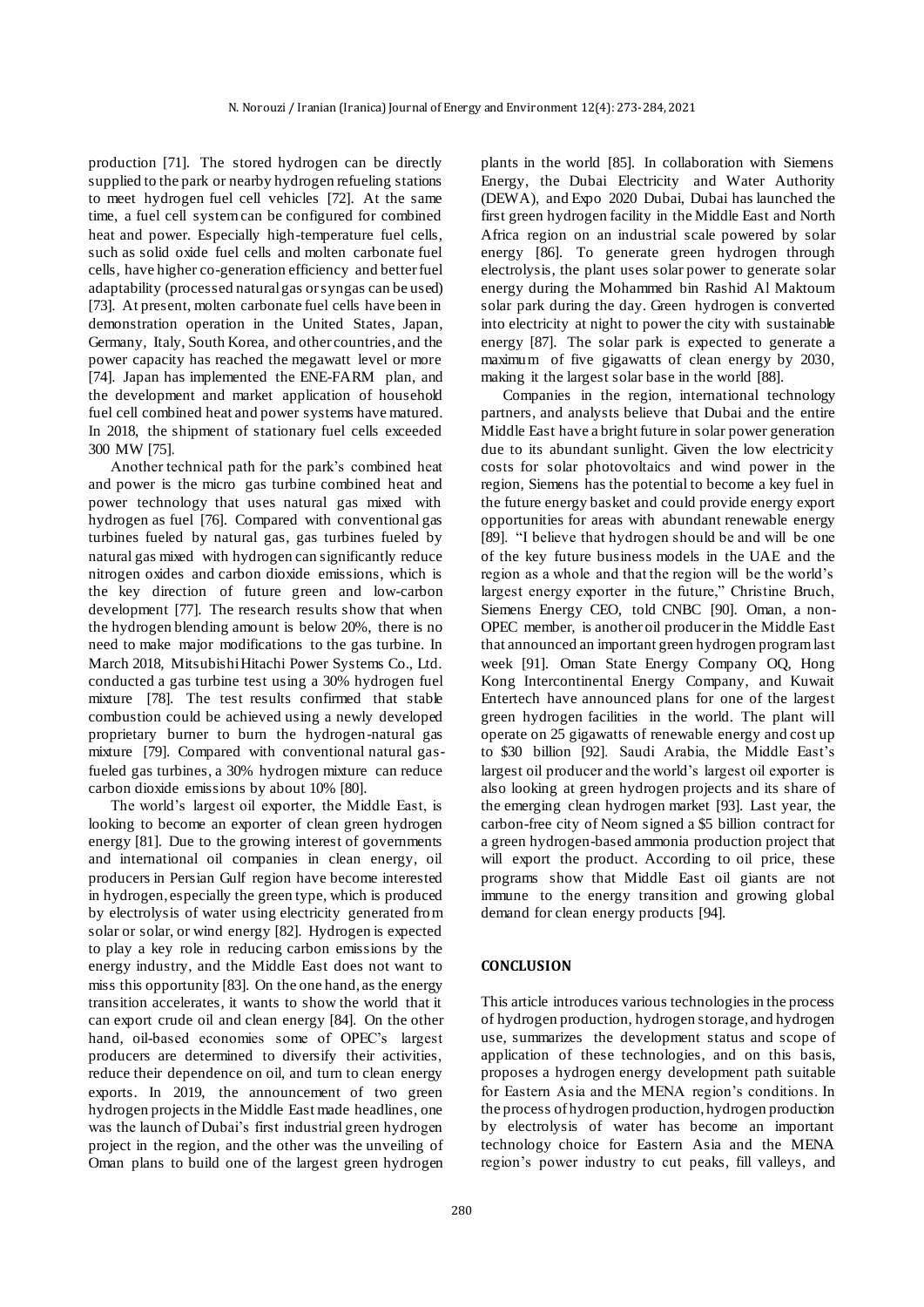abandon power consumption. Among them, SPE electrolysis of hydrogen production technology is more suitable for the fluctuating input of renewable energy power generation. SPE is an important development direction of electrolyzed water technology in the future. In the hydrogen storage link, high-pressure gaseous hydrogen storage will still be the mainstream hydrogen storage technology in the next few years. Still, solid-state hydrogen storage technology will become an important development direction for future hydrogen storage technology due to its high volumetric hydrogen storage density and safe and convenient operation. In the use of hydrogen, hydrogen fuel cells are an important starting point for building a hydrogen energy society and increasing the public's acceptance of hydrogen energy. However, for the development of the hydrogen energy industry and the acceleration of Eastern Asia and the MENA region's low-carbon and clean process, hydrogen energy is in other areas. The use of fields should also be paid attention.

Among the technological paths for developing renewable energy coupled with hydrogen energy, abandonment of wind/light for hydrogen production from electrolyzed water and wind power/photovoltaic off-grid hydrogen production are the most economical and promising hydrogen production technologies. Hydrogen produced by renewable energy can generate electricity from fuel cells to promote renewable energy consumption and grid connection and be supplied to nearby hydrogen refueling stations. When hydrogen is inconvenient to transport, it can be converted into methanol nearby or transported with natural gas mixed with hydrogen. For comprehensive energy service parks, electrolysis hydrogen production technology can not only increase the consumption of wind power and photovoltaics in the park but also realize the interconnection of multiple types of energy networks such as power grids and heating networks, gas networks, and transportation networks through fuel cells or gas turbines. In the future, integrated energy services The application prospects in the park are very broad.

#### **CONFLICT OF INTEREST**

There is no conflict of interests.

#### **REFERENCES**

- 1. Moriarty, P. and Honnery, D. 2007. "Intermittent renewable energy: The only future source of hydrogen?" *International Journal of Hydrogen Energy*, 32(12), pp.1616–1624. https://doi.org/10.1016/j.ijhydene.2006.12.008
- 2. Aghahosseini, A., Bogdanov, D., Barbosa, L. S. N. S. and Breyer, C. 2019. "Analysing the feasibility of powering the Americas with renewable energy and inter-regional grid interconnections by 2030." *Renewable and Sustainable Energy Reviews*, 105, pp.187–

205. https://doi.org/10.1016/j.rser.2019.01.046

- 3. da Silva Veras, T., Mozer, T. S., da Costa Rubim Messeder dos Santos, D. and da Silva César, A. 2017. "Hydrogen: Trends, production and characterization of the main process worldwide." *International Journal of Hydrogen Energy*, 42(4), pp.2018–2033. https://doi.org/10.1016/j.ijhydene.2016.08.219
- 4. Xianxu, H., Jing, W., Ling, J. and Qingshan, X. 2016. "Review on key technologies and applications of hydrogen energy storage system." *Energy Storage Science and Technology*, 5(2), pp.197– 203. https://doi.org/10.3969/j.issn.2095-4239.2016.02.011
- 5. Du, J. and Ouyang, D. 2017. "Progress of Chinese electric vehicles industrialization in 2015: A review." *Applied Energy*, 188, pp.529–546. https://doi.org/10.1016/j.apenergy.2016.11.129
- 6. Staffell, I., Scamman, D., Velazquez Abad, A., Balcombe, P., Dodds, P. E., Ekins, P., Shah, N. and Ward, K. R. 2019. "The role of hydrogen and fuel cells in the global energy system." *Energy & Environmental Science*, 12(2), pp.463–491. https://doi.org/10.1039/C8EE01157E
- 7. Li, Z., Zhang, W., Zhang, R. and Sun, H. 2020. "Development of renewable energy multi-energy complementary hydrogen energy system (A Case Study in China): A review." *Energy Exploration & Exploitation*, 38(6), pp.2099–2127. https://doi.org/10.1177/0144598720953512
- Bakenne, A., Nuttall, W. and Kazantzis, N. 2016. "Sankey-Diagram-based insights into the hydrogen economy of today." *International Journal of Hydrogen Energy*, 41(19), pp.7744– 7753. https://doi.org/10.1016/j.ijhydene.2015.12.216
- 9. Lu, C., Zhang, R., Yang, G., Huang, H., Cheng, J. and Xu, S. 2021. "Study and performance test of 10 kW molten carbonate fuel cell power generation system." *International Journal of Coal Science & Technology*, 8(3), pp.368–376. https://doi.org/10.1007/s40789- 021-00442-4
- 10. Chen, S. H., Zhang, K., Chang, L. P. and Wang, H. 2019. "Overview of traditional and new hydrogen production methods." *Natural Gas Chemical Industry*, 44(2), pp.122–127. Retrieved from

https://linkinghub.elsevier.com/retrieve/pii/S136403211731242X

- 11. Gesheng, H. U. A. N. G. and LIJinshan, W. 2019. "Status and economic analysis of hydrogen production technology from fossil raw materials." *Chemical Industry and Engineering Progress*, 38(12), pp.5217–5224.
- 12. Caglayan, D. G., Weber, N., Heinrichs, H. U., Linßen, J., Robinius, M., Kukla, P. A. and Stolten, D. 2020. "Technical potential of salt caverns for hydrogen storage in Europe." *International Journal of Hydrogen Energy*, 45(11), pp.6793– 6805. https://doi.org/10.1016/j.ijhydene.2019.12.161
- 13. Yu, H. and Yi, B. 2018. "Hydrogen for Energy Storage and Hydrogen Production from Electrolysis." *Chinese Journal of Engineering Science*, 20(3), pp.58–65. https://doi.org/10.15302/J-SSCAE-2018.03.009
- 14. Rezaei, M., Salimi, M., Momeni, M. and Mostafaeipour, A. 2018. "Investigation of the socio-economic feasibility of installing wind turbines to produce hydrogen: Case study." *International Journal of Hydrogen Energy*, 43(52), pp.23135–23147. https://doi.org/10.1016/j.ijhydene.2018.10.184
- 15. Buttler, A. and Spliethoff, H. 2018. "Current status of water electrolysis for energy storage, grid balancing and sector coupling via power-to-gas and power-to-liquids: A review." *Renewable and Sustainable Energy Reviews*, 82, pp.2440–2454. https://doi.org/10.1016/j.rser.2017.09.003
- 16. Götz, M., Lefebvre, J., Mörs, F., McDaniel Koch, A., Graf, F., Bajohr, S., Reimert, R. and Kolb, T. 2016. "Renewable Power-to-Gas: A technological and economic review." *Renewable Energy*, 85, pp.1371–1390. https://doi.org/10.1016/j.renene.2015.07.066
- 17. Zhang, N., Chen, H., Ma, X., Shen, S. and Wang, G. 2019. "Research Progress of High Density Solid-state Hydrogen Storage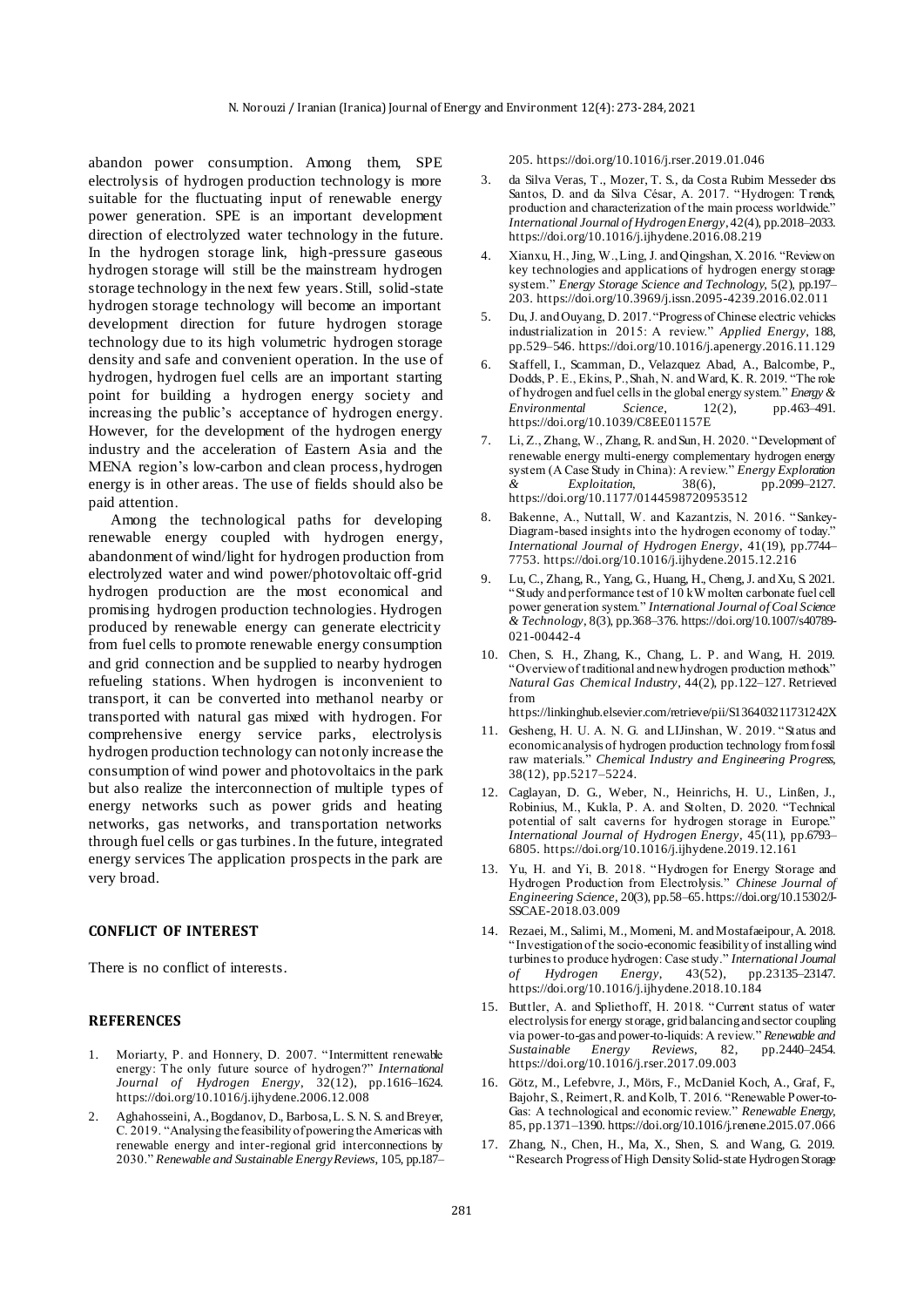Materials." *Manned Spaceflight*, 25, pp.116–121.

- 18. Abe, J. O., Popoola, A. P. I., Ajenifuja, E. and Popoola, O. M. 2019. "Hydrogen energy, economy and storage: Review and recommendation." *International Journal of Hydrogen Energy*, pp.15072-15086. https://doi.org/10.1016/j.ijhydene.2019.04.068
- 19. Liu, H., Xu, L., Liu, S., Sheng, P., Zhao, G., Wang, B., Li, H., Ma, G., Han, Y., Chen, X. and Wang, X. 2017. "Technical indicators for solid-state hydrogen storage systems and hydrogen storage materials for grid-scale hydrogen energy storage application." *Power System Technology*, 4(10), pp.3376–3384. Retrieved from https://linkinghub.elsevier.com/retrieve/pii/S0360319919347299
- 20. Moradi, R. and Groth, K. M. 2019. "Hydrogen storage and delivery: Review of the state of the art technologies and risk and reliability analysis." *International Journal of Hydrogen Energy*,  $pp.12254-12269.$ https://doi.org/10.1016/j.ijhydene.2019.03.041
- 21. Sun, M.-B., Wang, Z.-G., Liang, J.-H. and Geng, H. 2008. "Flame Characteristics in Supersonic Combustor with Hydrogen Injection Upstream of Cavity Flameholder." *Journal of Propulsion and Power*, 24(4), pp.688–696. https://doi.org/10.2514/1.34970
- 22. Bailera, M., Lisbona, P., Romeo, L. M. and Espatolero, S. 2017. "Power to Gas projects review: Lab, pilot and demo plants for storing renewable energy and CO2." *Renewable and Sustainable Energy Reviews*, 69, pp.292–312. https://doi.org/10.1016/j.rser.2016.11.130
- 23. Noussan, M., Raimondi, P. P., Scita, R. and Hafner, M. 2020. "The Role of Green and Blue Hydrogen in the Energy Transition—A<br>Technological and Geopolitical Perspective." Sustainability, Technological and Geopolitical Perspective." 13(1), pp.298. https://doi.org/10.3390/su13010298
- 24. Ishaq, H., Dincer, I. and Naterer, G. F. 2018. "Performance investigation of an integrated wind energy system for cogeneration of power and hydrogen." *International Journal of Hydrogen Energy*, 43(19), pp.9153–9164. https://doi.org/10.1016/j.ijhydene.2018.03.139
- 25. McKenna, R. C., Bchini, Q., Weinand, J. M., Michaelis, J., König, S., Köppel, W. and Fichtner, W. 2018. "The future role of Powerto-Gas in the energy transition: Regional and local technoeconomic analyses in Baden-Württemberg." *Applied Energy*, 212, pp.386–400. https://doi.org/10.1016/j.apenergy.2017.12.017
- 26. Ghaib, K. and Ben-Fares, F.-Z. 2018. "Power-to-Methane: A state-of-the-art review." *Renewable and Sustainable Energy Reviews*, 81, pp.433–446. https://doi.org/10.1016/j.rser.2017.08.004
- 27. Li, J. R., Lin, J., Xiao, J. Y., Song, Y. and Teng, Y. 2020. "Technical and energy consumption comparison of power-tochemicals (P2X) technologies for renewable energy integration." *Journal of Global Energy Interconnection*, 3(01), pp.86–96.
- 28. Li, Z., Guo, P., Han, R. and Sun, H. 2019. "Current status and development trend of wind power generation-based hydrogen production technology." *Energy Exploration & Exploitation*, 37(1), pp.5–25. https://doi.org/10.1177/0144598718787294
- 29. Zhigang, S. and Baolian, Y. 2019. "Developing Trend and Present Status of Hydrogen Energy and Fuel Cell Development." *Bulletin of Chinese Academy of Sciences*, 34(04), pp.469–477.
- 30. Iris, Ç. and Lam, J. S. L. 2019. "A review of energy efficiency in ports: Operational strategies, technologies and energy management systems." *Renewable and Sustainable Energy Reviews*, 112, pp.170–182. https://doi.org/10.1016/j.rser.2019.04.069
- 31. Javed, M. S., Ma, T., Jurasz, J. and Amin, M. Y. 2020. "Solar and wind power generation systems with pumped hydro storage: Review and future perspectives." *Renewable Energy*, 148, pp.176–192. https://doi.org/10.1016/j.renene.2019.11.157
- 32. Greiner, C., Korpas, M. and Holen, A. 2007. "A Norwegian case study on the production of hydrogen from wind power."

*International Journal of Hydrogen Energy*, 32(10–11), pp.1500– 1507. https://doi.org/10.1016/j.ijhydene.2006.10.030

- 33. Zivar, D., Kumar, S. and Foroozesh, J. 2021. "Underground hydrogen storage: A comprehensive review." *International Journal of Hydrogen Energy*, 46(45), pp.23436–23462. https://doi.org/10.1016/j.ijhydene.2020.08.138
- 34. Zhang, G. and Wan, X. 2014. "A wind-hydrogen energy storage system model for massive wind energy curtailment." *International Journal of Hydrogen Energy*, 39(3), pp.1243–1252. https://doi.org/10.1016/j.ijhydene.2013.11.003
- 35. Hou, P., Enevoldsen, P., Eichman, J., Hu, W., Jacobson, M. Z. and Chen, Z. 2017. "Optimizing investments in coupled offshore wind -electrolytic hydrogen storage systems in Denmark." *Journal of Power Sources*, 359, pp.186–197. https://doi.org/10.1016/j.jpowsour.2017.05.048
- 36. Weidong, G. and Zhuoyong, Y. 2012. "Research on non-gridconnected wind power/water-electrolytic hydrogen production system." *International Journal of Hydrogen Energy*, 37(1), pp.737–740. https://doi.org/10.1016/j.ijhydene.2011.04.109
- 37. De Luna, P., Hahn, C., Higgins, D., Jaffer, S. A., Jaramillo, T. F. and Sargent, E. H. 2019. "What would it take for renewably powered electrosynthesis to displace petrochemical processes?"<br>Science. 364(6438), pp.eaav3506. pp.eaav3506. https://doi.org/10.1126/science.aav3506
- 38. Zhou, J. Z. 2021. "Role of mineral flotation technology in improving bitumen extraction from minedthabasca oil sands. Next generation of water‐based oil sands extraction." *The Canadian Journal of Chemical Engineering*, 99(3), pp.755–777. https://doi.org/10.1002/cjce.23874
- 39. Chen, C., Lu, Y. and Banares-Alcantara, R. 2019. "Direct and indirect electrification of chemical industry using methanol production as a case study." *Applied Energy*, 243, pp.71–90. https://doi.org/10.1016/j.apenergy.2019.03.184
- 40. Huang, M., Yong, W. U. and Xizhi, W. E. N. 2013. "Feasibility analysis of hydrogen transport in natural gas pipeline." *Gas & Heat*, 33(4), pp.39–42.
- 41. Xiangyang, M. A., Xiaomei, H. U. A. N. G. and Chang, W. U. 2018. "Study on the influence of natural gas hydrogenation on combustion characteristics of domestic gas cooker." *Renewable Energy Resources*, 36(12), pp.1746–1751.
- 42. Aghahosseini, A., Bogdanov, D. and Breyer, C. 2020. "Towards sustainable development in the MENA region: Analysing the feasibility of a 100% renewable electricity system in 2030."<br> *Energy* Strategy Reviews, 28, pp.100466. *Energy Strategy Reviews*, 28, pp.100466. https://doi.org/10.1016/j.esr.2020.100466
- 43. Eppinger, J. and Huang, K.-W. 2017. "Formic Acid as a Hydrogen Energy Carrier." *ACS Energy Letters*, 2(1), pp.188–195. https://doi.org/10.1021/acsenergylett.6b00574
- 44. McDowall, W. 2012. "Technology roadmaps for transition management: The case of hydrogen energy." *Technological Forecasting and Social Change*, 79(3), https://doi.org/10.1016/j.techfore.2011.10.002
- 45. Solomon, B. D. and Banerjee, A. 2006. "A global survey of hydrogen energy research, development and policy." *Energy Policy*,  $34(7)$ , pp.781-792. *Policy*, 34(7), pp.781–792. https://doi.org/10.1016/j.enpol.2004.08.007
- 46. Winter, C. 2005. "Into the hydrogen energy economy?milestones." *International Journal of Hydrogen Energy*, 30(7), pp.681–685. https://doi.org/10.1016/j.ijhydene.2004.12.011
- 47. Hijikata, T. 2002. "Research and development of international clean energy network using hydrogen energy (WE-NET)." *International Journal of Hydrogen Energy*, 27(2), pp.115–129. https://doi.org/10.1016/S0360-3199(01)00089-1
- 48. Marchenko, O. V. and Solomin, S. V. 2015. "The future energy: Hydrogen versus electricity." *International Journal of Hydrogen*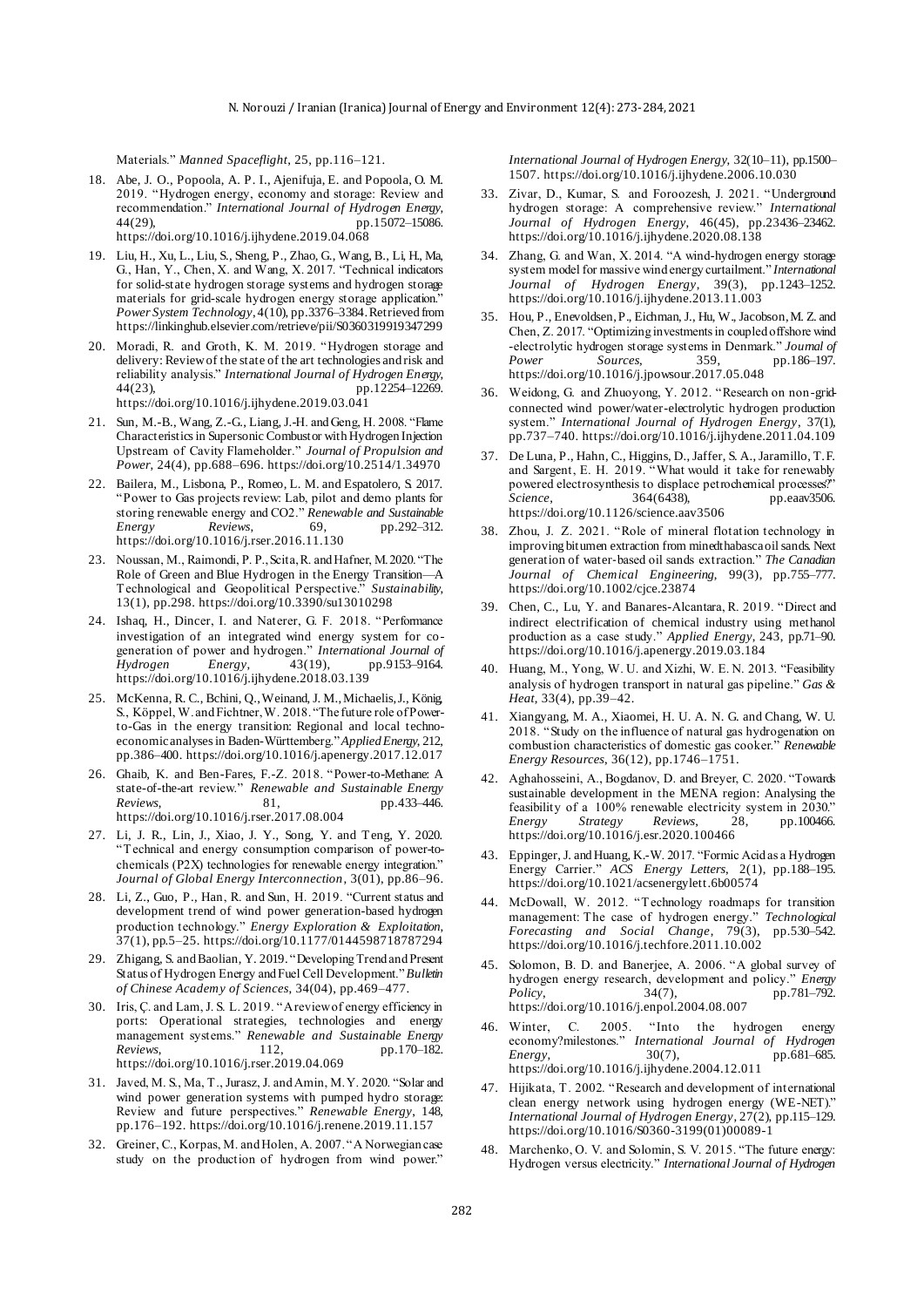*Energy*, 40(10), pp.3801–3805. https://doi.org/10.1016/j.ijhydene.2015.01.132

- 49. Midilli, A., Ay, M., Dincer, I. and Rosen, M. A. 2005. "On hydrogen and hydrogen energy strategies." *Renewable and*<br>Sustainable Energy Reviews, 9(3), pp.255-271. *Sustainable Energy Reviews*, 9(3), pp.255–271. https://doi.org/10.1016/j.rser.2004.05.003
- 50. Barreto, L., Makihira, A. and Riahi, K. 2003. "The hydrogen economy in the 21st century: a sustainable development scenario." *International Journal of Hydrogen Energy*, 28(3), pp.267–284. https://doi.org/10.1016/S0360-3199(02)00074-5
- 51. Zhang, F., Zhao, P., Niu, M. and Maddy, J. 2016. "The survey of key technologies in hydrogen energy storage." *International Journal of Hydrogen Energy*, 41(33), pp.14535–14552. https://doi.org/10.1016/j.ijhydene.2016.05.293
- 52. Momirlan, M. and Veziroglu, T. . 2002. "Current status of hydrogen energy." *Renewable and Sustainable Energy Reviews*, 6(1–2), pp.141–179. https://doi.org/10.1016/S1364-  $0321(02)00004-7$
- 53. Midilli, A. and Dincer, I. 2007. "Key strategies of hydrogen energy systems for sustainability." *International Journal of Hydrogen* Energy, 32(5), pp.511-524. pp.511–524. https://doi.org/10.1016/j.ijhydene.2006.06.050
- 54. Veziroglu, T. N. (n.d.). "21st Century's Energy: Hydrogen Energy System." In *Assessment of Hydrogen Energy for Sustainable Development* (pp. 9–31). Dordrecht: Springer Netherlands. https://doi.org/10.1007/978-1-4020-6442-5\_2
- 55. Winter, C.-J. 2009. "Hydrogen energy Abundant, efficient, clean: A debate over the energy-system-of-change☆." *International Journal of Hydrogen Energy*, 34(14), pp.S1–S52. https://doi.org/10.1016/j.ijhydene.2009.05.063
- 56. Elam, C. 2003. "Realizing the hydrogen future: the International Energy Agency's efforts to advance hydrogen energy technologies." *International Journal of Hydrogen Energy*, 28(6), pp.601–607. https://doi.org/10.1016/S0360-3199(02)00147-7
- 57. Cipriani, G., Di Dio, V., Genduso, F., La Cascia, D., Liga, R., Miceli, R. and Ricco Galluzzo, G. 2014. "Perspective on hydrogen energy carrier and its automotive applications." *International Journal of Hydrogen Energy*, 39(16), pp.8482–8494. https://doi.org/10.1016/j.ijhydene.2014.03.174
- 58. Dincer, I. 2002. "Technical, environmental and exergetic aspects of hydrogen energy systems." *International Journal of Hydrogen Energy*, 27(3), pp.265–285. https://doi.org/10.1016/S0360- 3199(01)00119-7
- 59. Ulleberg, Ø., Nakken, T. and Eté, A. 2010. "The wind/hydrogen demonstration system at Utsira in Norway: Evaluation of system performance using operational data and updated hydrogen energy system modeling tools." *International Journal of Hydrogen Energy*, 35(5), pp.1841–1852. https://doi.org/10.1016/j.ijhydene.2009.10.077
- 60. Turner, J. A. 2004. "Sustainable Hydrogen Production." *Science*, 305(5686), pp.972–974. https://doi.org/10.1126/science.1103197
- 61. Armaroli, N. and Balzani, V. 2011. "The Hydrogen Issue." *ChemSusChem*, 4(1), pp.21–36. https://doi.org/10.1002/cssc.201000182
- 62. Ball, M. and Wietschel, M. 2009. "The future of hydrogen opportunities and challenges." *International Journal of Hydrogen Energy*, 34(2), pp.615–627. https://doi.org/10.1016/j.ijhydene.2008.11.014
- 63. Züttel, A. 2003. "Materials for hydrogen storage." *Materials Today*, 6(9), pp.24–33. https://doi.org/10.1016/S1369- 7021(03)00922-2
- 64. Holladay, J. D., Hu, J., King, D. L. and Wang, Y. 2009. "An overview of hydrogen production technologies." *Catalysis Today*, 139(4), pp.244–260. https://doi.org/10.1016/j.cattod.2008.08.039
- 65. Alefeld, G. and Völkl, J. 1978. Hydrogen in metals I-Basic

properties. Berlin and New York, Springer-Verlag (Topics in Applied Physics. Volume 28).

- 66. Chen, P., Xiong, Z., Luo, J., Lin, J. and Tan, K. L. 2002. "Interaction of hydrogen with metal nitrides and imides." *Nature*, 420(6913), pp.302–304. https://doi.org/10.1038/nature01210
- 67. Ramachandran, R. 1998. "An overview of industrial uses of hydrogen." *International Journal of Hydrogen Energy*, 23(7), pp.593–598. https://doi.org/10.1016/S0360-3199(97)00112-2
- 68. Jeffrey, G. A. and Saenger, W. 2012. Hydrogen bonding in biological structures. Springer Science & Business Media.
- 69. Pimentel, G. C. and McClellan, A. L. 1971. "Hydrogen Bonding." *Annual Review of Physical Chemistry*, 22(1), pp.347–385. https://doi.org/10.1146/annurev.pc.22.100171.002023
- 70. Neill, S. 2002. "Hydrogen peroxide signalling." *Current Opinion in Plant Biology*, 5(5), pp.388–395. https://doi.org/10.1016/S1369-5266(02)00282-0
- 71. Roland, U., Braunschweig, T. and Roessner, F. 1997. "On the nature of spilt-over hydrogen." *Journal of Molecular Catalysis A: Chemical*, 127(1–3), pp.61–84. https://doi.org/10.1016/S1381- 1169(97)00110-6
- 72. Scheiner, S. 1997. Hydrogen bonding: a theoretical perspective. Oxford University Press on Demand.
- 73. Keston, A. S. and Brandt, R. 1965. "The fluorometric analysis of ultramicro quantities of hydrogen peroxide." *Analytical Biochemistry*, 11(1), pp.1–5. https://doi.org/10.1016/0003- 2697(65)90034-5
- 74. Hvidt, A. and Nielsen, S. O. 1966. "Hydrogen Exchange in Proteins." *Advances in Protein Chemistry*, 21, pp.287–386. https://doi.org/10.1016/S0065-3233(08)60129-1
- 75. Brown, I. D. 1976. "On the geometry of O–H...O hydrogen bonds." *Acta Crystallographica Section A*, 32(1), pp.24–31. https://doi.org/10.1107/S0567739476000041
- 76. Jain, I. P. 2009. "Hydrogen the fuel for 21st century." *International Journal of Hydrogen Energy*, 34(17), pp.7368– 7378. https://doi.org/10.1016/j.ijhydene.2009.05.093
- 77. McDonald, I. K. and Thornton, J. M. 1994. "Satisfying Hydrogen Bonding Potential in Proteins." *Journal of Molecular Biology*, 238(5), pp.777–793. https://doi.org/10.1006/jmbi.1994.1334
- 78. Weaver, P. F., Lien, S. and Seibert, M. 1980. "Photobiological production of hydrogen." *Solar Energy*, 24(1), pp.3–45. https://doi.org/10.1016/0038-092X(80)90018-3
- 79. Chen, B., Ivanov, I., Klein, M. L. and Parrinello, M. 2003. "Hydrogen Bonding in Water." *Physical Review Letters*, 91(21), pp.215503. https://doi.org/10.1103/PhysRevLett.91.215503
- 80. Ewan, B. and Allen, R. 2005. "A figure of merit assessment of the routes to hydrogen." *International Journal of Hydrogen Energy*, 30(8), pp.809–819. https://doi.org/10.1016/j.ijhydene.2005.02.003
- 81. Brewer, G. D. 2017. *Hydrogen aircraft technology*. Routledge.
- 82. Hübert, T., Boon-Brett, L., Black, G. and Banach, U. 2011. "Hydrogen sensors – A review." *Sensors and Actuators B: Chemical*, 157(2), pp.329–352. https://doi.org/10.1016/j.snb.2011.04.070
- 83. Dincer, I. and Acar, C. 2015. "Review and evaluation of hydrogen production methods for better sustainability." *International Journal of Hydrogen Energy*, 40(34), pp.11094–11111. https://doi.org/10.1016/j.ijhydene.2014.12.035
- 84. Abbas, H. F. and Wan Daud, W. M. A. 2010. "Hydrogen production by methane decomposition: A review." *International Journal of Hydrogen Energy*, 35(3), pp.1160–1190. https://doi.org/10.1016/j.ijhydene.2009.11.036
- 85. Sakintuna, B., Lamaridarkrim, F. and Hirscher, M. 2007. "Metal hydride materials for solid hydrogen storage: A review☆." *International Journal of Hydrogen Energy*, 32(9), pp.1121–1140.